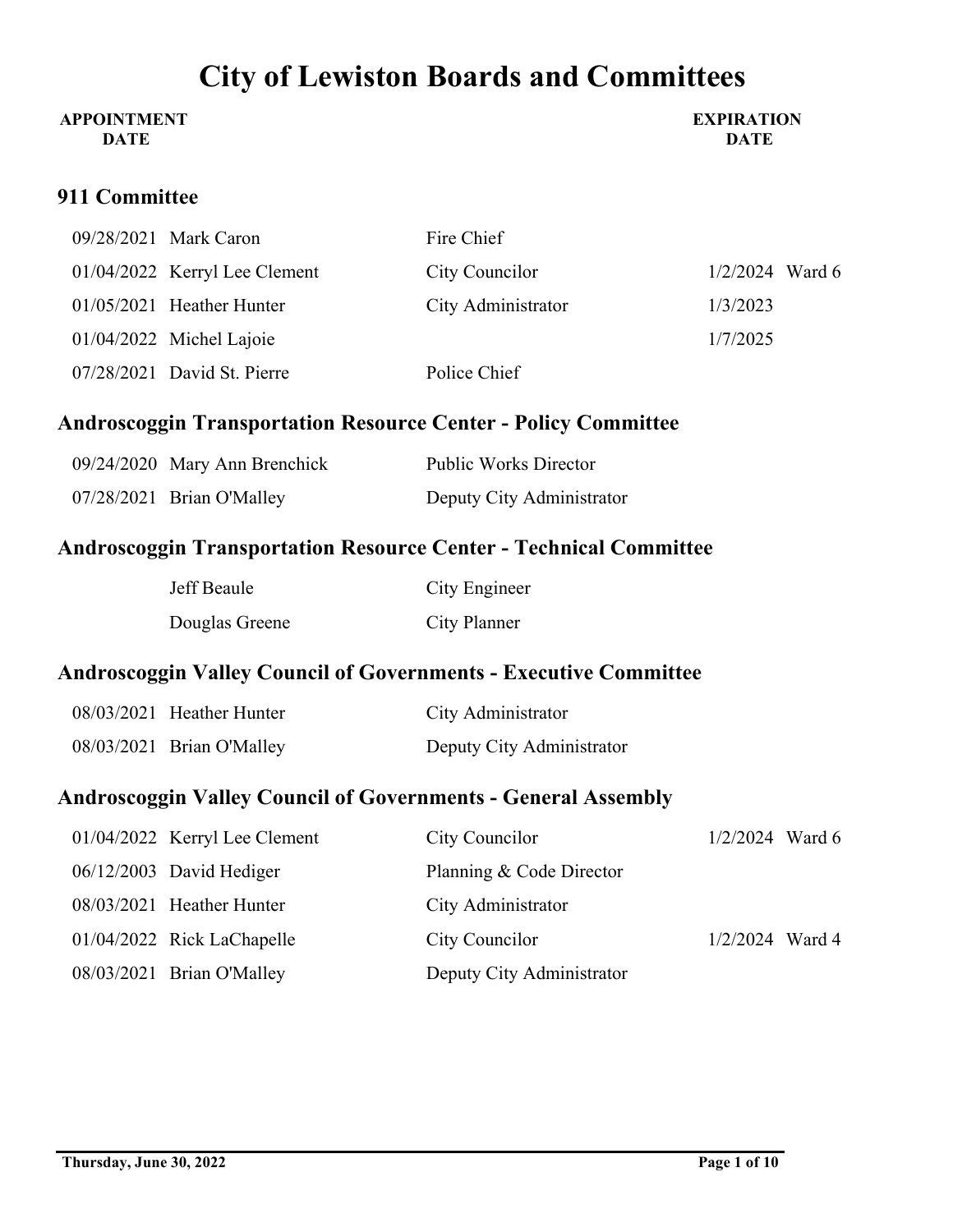| <b>APPOINTMENT</b><br><b>DATE</b> |                                                        |                    | <b>EXPIRATION</b><br><b>DATE</b> |  |
|-----------------------------------|--------------------------------------------------------|--------------------|----------------------------------|--|
|                                   | <b>Appeals Board - 5 year term</b>                     |                    |                                  |  |
|                                   | 07/28/2020 Steve Bannister                             |                    | $1/9/2024$ Ward 6                |  |
|                                   | 01/07/2020 Daniel Dube                                 |                    | 1/7/2025 Ward 7                  |  |
|                                   | 01/09/2018 Leslie Dubois                               |                    | 1/3/2023 Ward 1                  |  |
|                                   | 01/05/2021 Jeff Gosselin                               |                    | 1/6/2026 Ward 4                  |  |
|                                   | 02/17/2022 Edward Jawor                                |                    | 1/7/2025 Ward 2                  |  |
|                                   | 01/04/2022 Paula Masselli                              |                    | $1/7/2025$ Ward 6                |  |
|                                   | 01/08/2019 Phyllis Rand                                |                    | 1/9/2024 Ward 2                  |  |
|                                   | <b>Appeals Board Associate Member - 5 year term</b>    |                    |                                  |  |
|                                   | 05/13/2021 Matthew Agren                               |                    | $1/6/2026$ Ward 5                |  |
|                                   | 07/16/2019 William J. Horn                             |                    | 1/9/2024 Ward 4                  |  |
|                                   | <b>Assessment Review Board - 3 year term</b>           |                    |                                  |  |
|                                   | 12/06/2021 Andrew B. Choate                            |                    | 12/17/2024                       |  |
|                                   | 01/05/2021 Joseph McKinnon                             |                    | 12/17/2023                       |  |
|                                   | 02/10/2022 Stephen J. Morgan                           |                    | 12/17/2023                       |  |
|                                   | 12/27/2019 N. Joel Moser                               |                    | 12/17/2022                       |  |
|                                   | 01/05/2021 Gary Savard                                 |                    | 12/17/2023                       |  |
|                                   | <b>Auburn-Lewiston Airport Committee - 3 year term</b> |                    |                                  |  |
| 02/16/2021 Marc Blais             |                                                        |                    | 1/9/2024                         |  |
|                                   | 02/22/2010 Heather Hunter                              | City Administrator |                                  |  |

01/04/2022 Robert McCarthy City Councilor 1/2/2024 Ward 2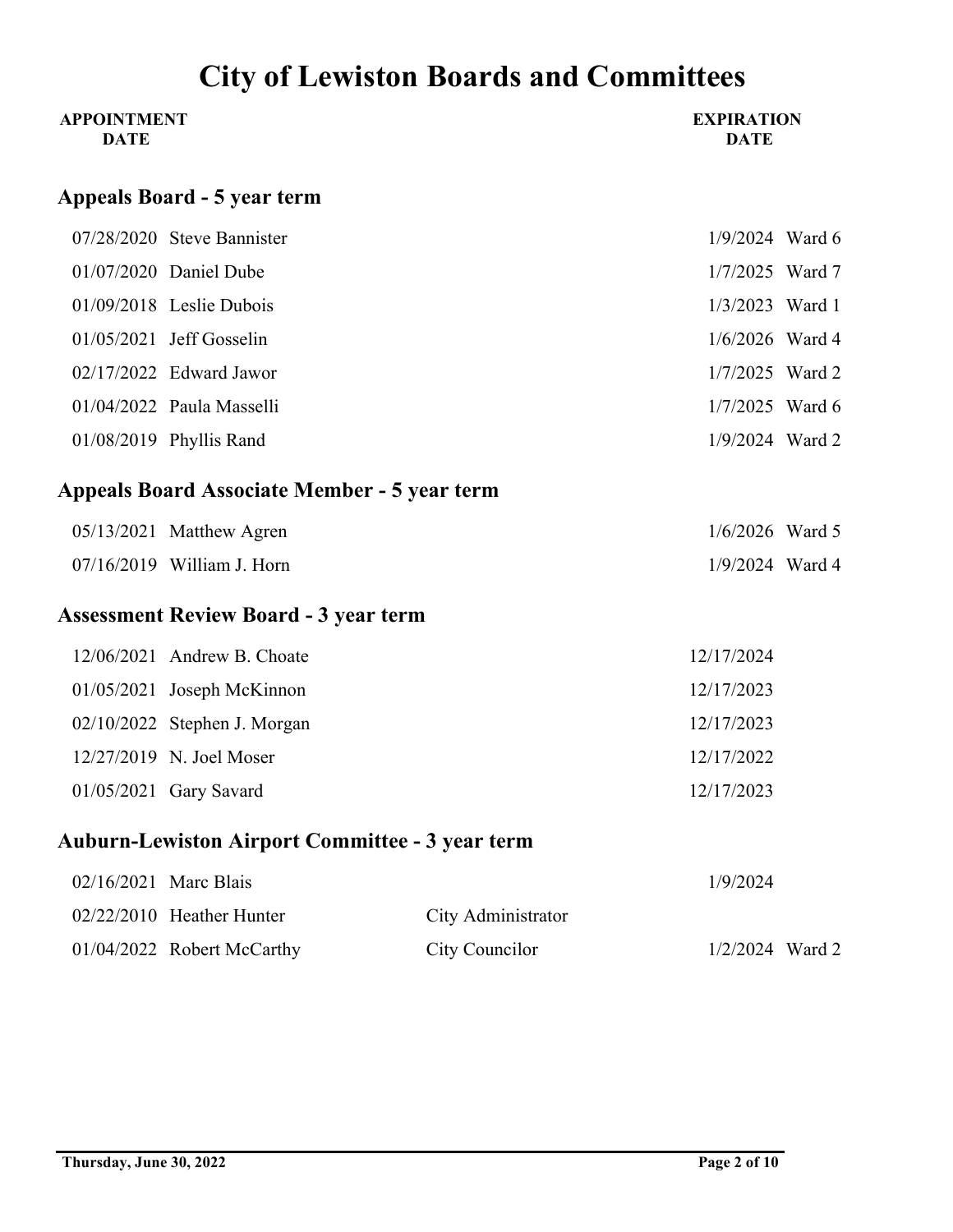### **APPOINTMENT DATE**

### **EXPIRATION DATE**

## **City Council - 2 year term**

|  | 01/03/2022 Kerryl Lee Clement | City Councilor | $1/2/2024$ Ward 6 |  |
|--|-------------------------------|----------------|-------------------|--|
|  | 01/03/2022 Stephanie Gelinas  | City Councilor | $1/2/2024$ Ward 7 |  |
|  | $01/03/2022$ Scott Harriman   | City Councilor | 1/2/2024 Ward 3   |  |
|  | 01/03/2022 Rick LaChapelle    | City Councilor | 1/2/2024 Ward 4   |  |
|  | 01/03/2022 Robert McCarthy    | City Councilor | $1/2/2024$ Ward 2 |  |
|  | 01/03/2022 Laurier Pease      | City Councilor | 1/2/2024 Ward 5   |  |
|  | 01/03/2022 Linda Scott        | City Councilor | $1/2/2024$ Ward 1 |  |

# **City Council President - 2 year term**

| $01/03/2022$ Kerryl Lee Clement | City Councilor | $1/2/2024$ Ward 6 |
|---------------------------------|----------------|-------------------|
|---------------------------------|----------------|-------------------|

# **Community Development Block Grant (CDBG) Review Committee**

| 01/03/2022 Stephanie Gelinas    | City Councilor | $1/2/2024$ Ward 7 |  |
|---------------------------------|----------------|-------------------|--|
| $01/05/2021$ Pauline Gudas      |                | 12/31/2022        |  |
| $01/05/2021$ Ashley Medina      |                | 12/31/2022        |  |
| 01/05/2021 Abdikadir Negeye     |                | 12/31/2022        |  |
| $01/05/2021$ David Nielsen, Jr. |                | 12/31/2022        |  |
| 02/17/2022 Andrew Phinney       |                | 12/31/2022        |  |
| $01/05/2021$ Paul Robinson      |                | 12/31/2022        |  |

## **Complete Streets Committee - 3 year term**

| $01/04/2022$ Scott Harriman   | City Councilor | $1/2/2024$ Ward 3 |  |
|-------------------------------|----------------|-------------------|--|
| 01/05/2021 Christine Murray   |                | 1/9/2024          |  |
| $01/04/2022$ Robert Rand      |                | 1/7/2025          |  |
| $01/04/2022$ Tobin Williamson |                | 1/3/2023          |  |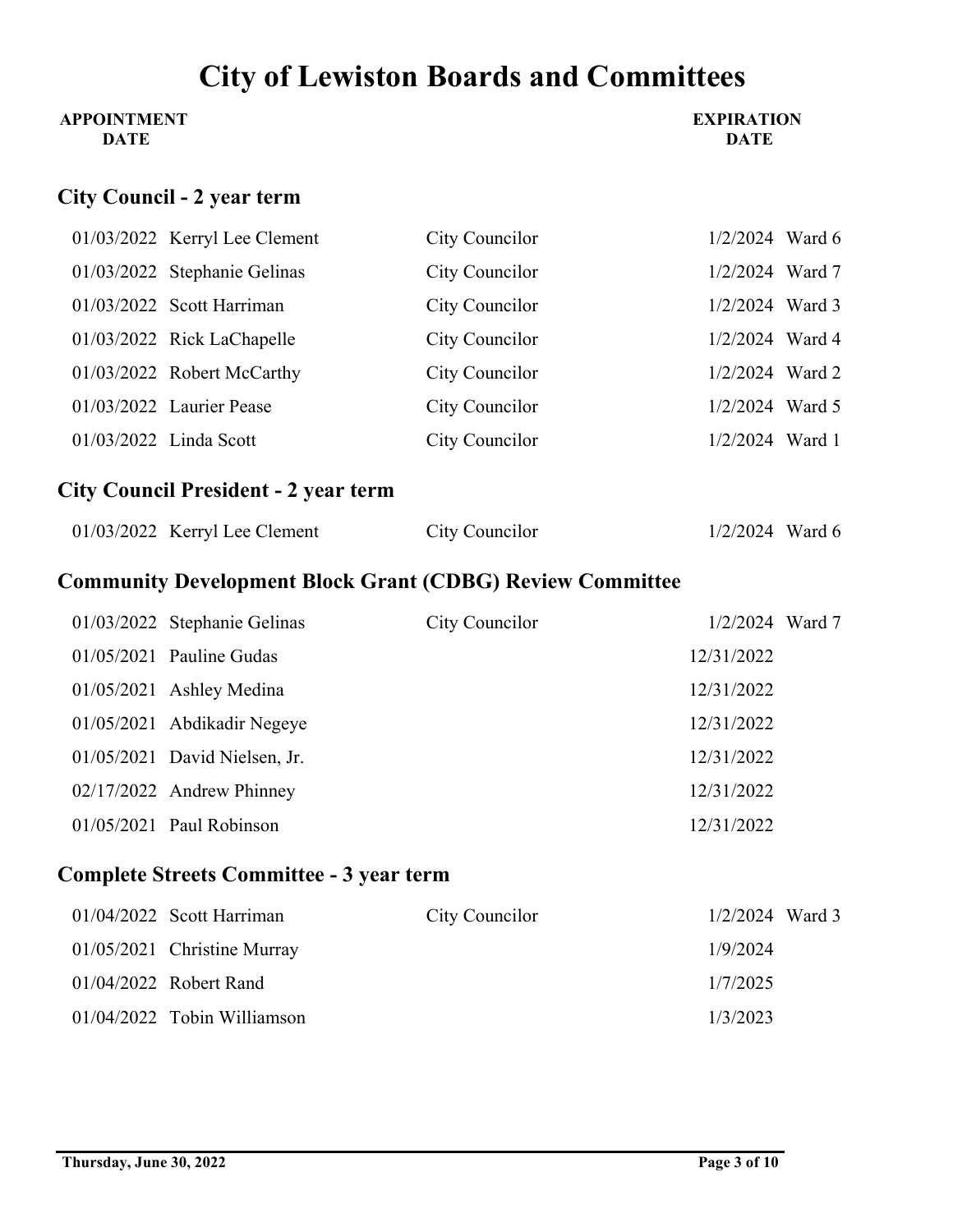| <b>APPOINTMENT</b> | <b>EXPIRATION</b> |
|--------------------|-------------------|
| <b>DATE</b>        | <b>DATE</b>       |

## **Finance Committee - 3 year term**

|  | $01/05/2021$ Robert Bisson      |                | 1/9/2024          |  |
|--|---------------------------------|----------------|-------------------|--|
|  | $01/04/2022$ Kerryl Lee Clement | City Councilor | $1/2/2024$ Ward 6 |  |
|  | 01/04/2022 Robert McCarthy      | City Councilor | $1/2/2024$ Ward 2 |  |
|  | 02/03/2022 Phoenix McLaughlin   |                | 1/3/2023          |  |
|  | $01/04/2022$ Roger Philippon    |                | 1/7/2025          |  |

# **Historic Preservation Review Board - 3 year term**

|                     | 01/07/2020 David Chittim       | 1/3/2023 |
|---------------------|--------------------------------|----------|
|                     | $01/05/2021$ John Clifford, IV | 1/9/2024 |
|                     | 01/04/2022 Margaret Craven     | 1/7/2025 |
|                     | 02/18/2022 Shanti Deschaine    | 1/7/2025 |
|                     | 01/07/2020 Douglas I. Hodgkin  | 1/3/2023 |
| 01/04/2022 Mark Lee |                                | 1/7/2025 |
|                     | $01/05/2021$ Sandra Marquis    | 1/9/2024 |

# **Historic Preservation Review Board Associate Member - 3 year term**

| $04/29/2021$ Kevin Michaud | 1/9/2024 |
|----------------------------|----------|
| $02/18/2022$ James Webber  | 1/7/2025 |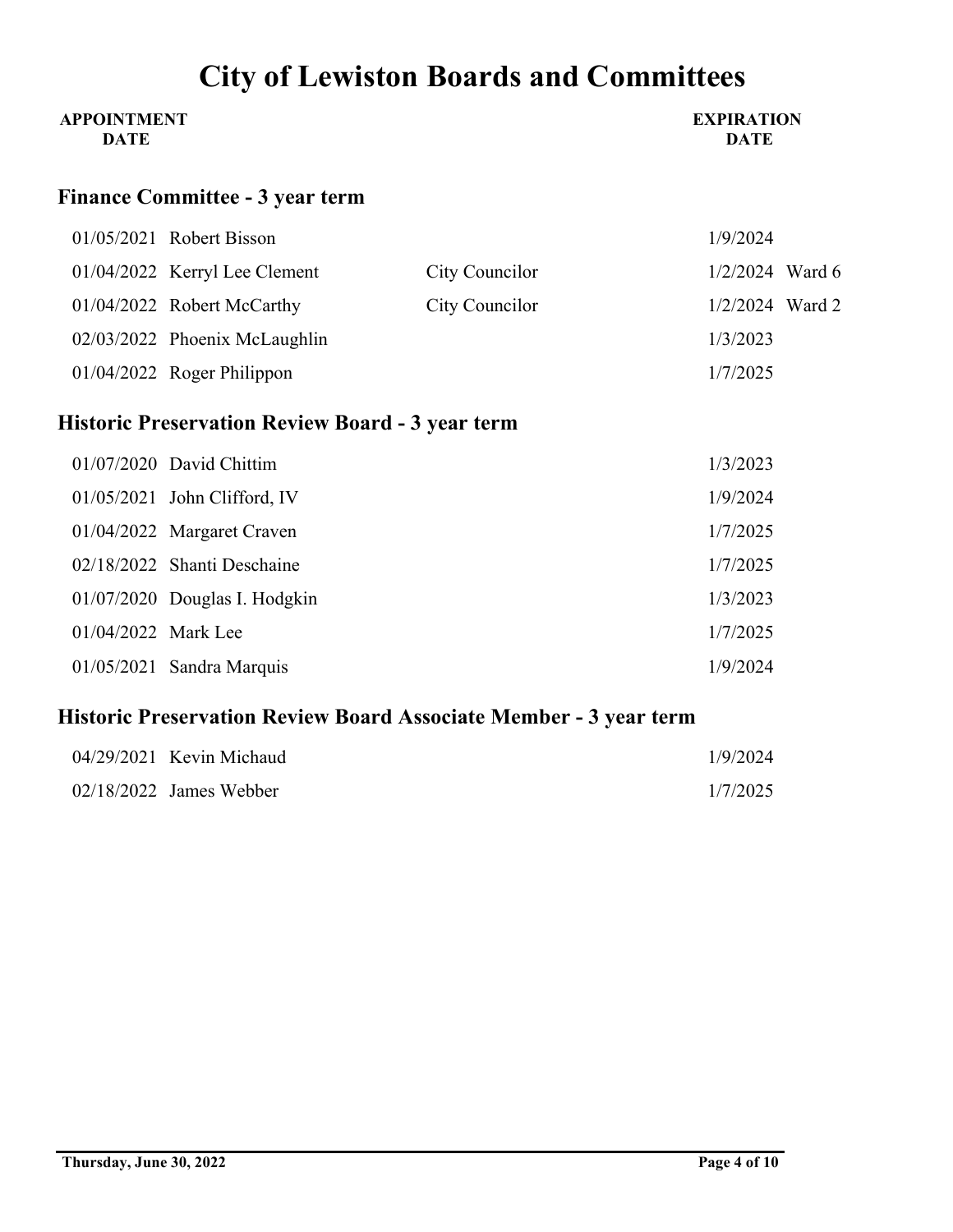| <b>APPOINTMENT</b><br><b>DATE</b> |                                        |                | <b>EXPIRATION</b><br><b>DATE</b> |
|-----------------------------------|----------------------------------------|----------------|----------------------------------|
|                                   | <b>Housing Committee - 3 year term</b> |                |                                  |
|                                   | 10/05/2021 Andrew Altmaier             |                | 1/1/2023                         |
|                                   | 01/05/2021 Stephanie Beck-Dube         |                | 1/1/2024                         |
|                                   | $10/05/2021$ Jamie Caouette            |                | 1/1/2024                         |
|                                   | 01/04/2022 Cara Courchesne             |                | 1/7/2025                         |
|                                   | $01/04/2022$ Scott Harriman            | City Councilor | $1/2/2024$ Ward 3                |
|                                   | $01/04/2022$ Jeffrey Padham            |                | 1/7/2025                         |
|                                   | 01/05/2021 Michael Reed                |                | 1/1/2024                         |
|                                   | 10/15/2019 Craig Saddlemire            |                | 1/1/2023                         |
|                                   | $01/04/2022$ Amy Sanchez               |                | 1/7/2025                         |
|                                   | Vacant                                 |                | 1/1/2023                         |
|                                   | 04/06/2021 William Wallace             |                | 1/1/2023                         |

# **Housing/Urban Renewal Authority - 5 year term**

|  | $03/17/2020$ Guy Gagnon      | 9/17/2023 |
|--|------------------------------|-----------|
|  | $09/21/2021$ Jonathan Hussey | 9/17/2026 |
|  | $09/18/2019$ Donna Mathieu   | 9/17/2024 |
|  | $10/05/2021$ Azenaide Pedro  | 9/17/2025 |
|  | 09/19/2017 Marc A. Pellerin  | 9/17/2022 |

# **Housing/Urban Renewal Authority Tenant Representative - 5 year term**

| $06/21/2022$ Hassan Bouh   | 10/7/2025 |
|----------------------------|-----------|
| $12/04/2018$ Muhidin Libah | 10/7/2023 |

## **L & A Transit Committee - 3 year term**

| $01/04/2022$ Scott Harriman | City Councilor            | $1/2/2024$ Ward 3 |  |
|-----------------------------|---------------------------|-------------------|--|
| 08/03/2021 Brian O'Malley   | Deputy City Administrator | 6/30/2023         |  |
| Vacant                      |                           | 1/7/2025          |  |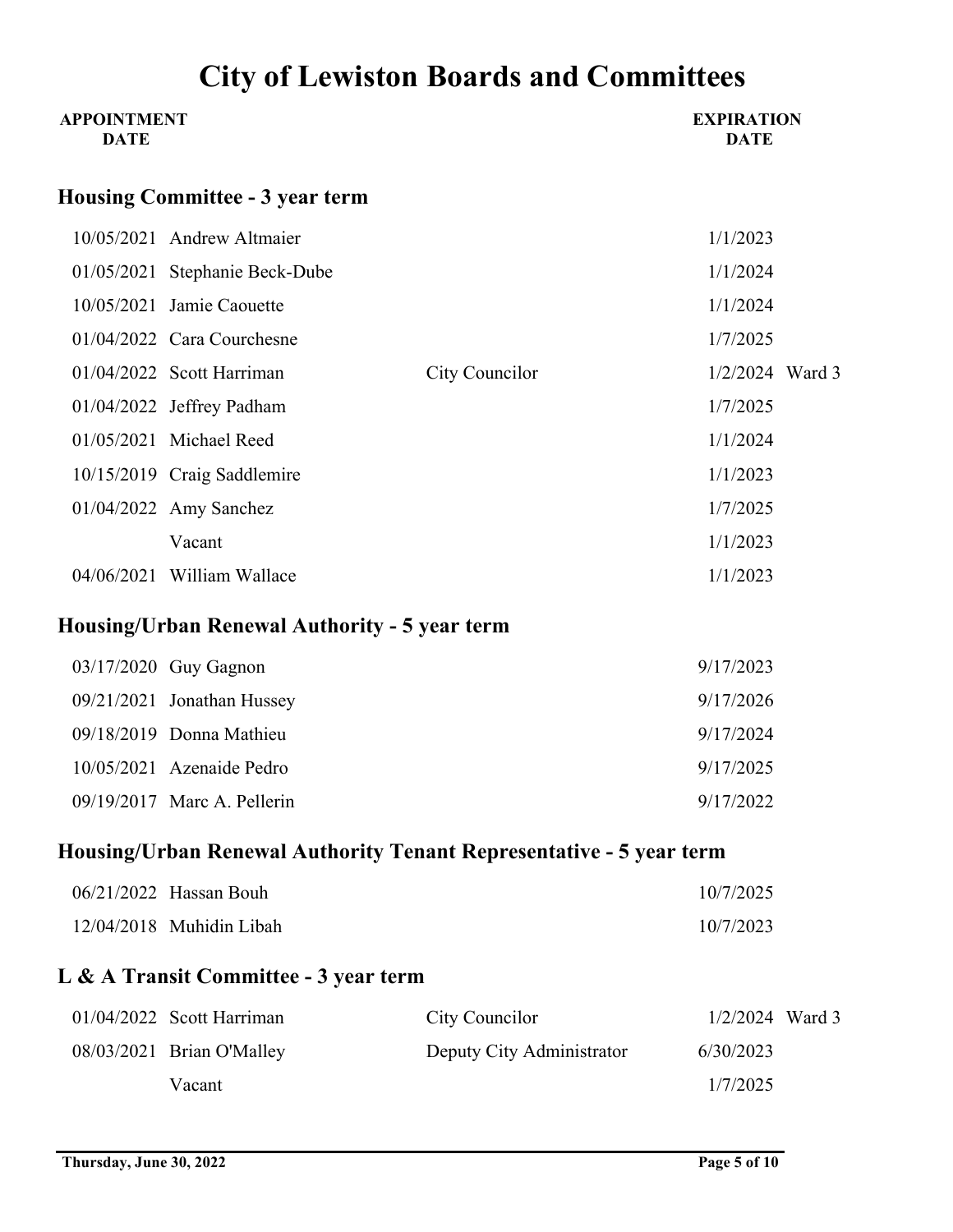| <b>APPOINTMENT</b><br><b>DATE</b> |                                                   |                                                           | <b>EXPIRATION</b><br><b>DATE</b> |  |
|-----------------------------------|---------------------------------------------------|-----------------------------------------------------------|----------------------------------|--|
|                                   | <b>L/A Community Forest Board - 3 year term</b>   |                                                           |                                  |  |
|                                   | Mary Ann Brenchick                                | <b>Public Works Director</b>                              |                                  |  |
|                                   | 04/26/2021 Cassidy Cloutier                       |                                                           | 1/3/2023                         |  |
|                                   | 04/26/2021 Kathryn Flanagan                       |                                                           | 1/3/2023                         |  |
|                                   | 01/04/2022 Geneva Laurita                         |                                                           | 1/7/2025                         |  |
|                                   | <b>Steve Murch</b>                                | City Arborist                                             |                                  |  |
|                                   | 04/26/2021 Joshua Nagine                          |                                                           | $1/9/2024$ Ward 1                |  |
|                                   |                                                   | Lake Auburn Watershed Protection Commission - 3 year term |                                  |  |
|                                   | 07/28/2021 Mary Ann Brenchick                     | <b>Public Works Director</b>                              | 1/4/2022                         |  |
|                                   | 09/21/2021 Daniel Dube                            |                                                           | 9/1/2024 Ward 7                  |  |
|                                   | 01/04/2022 Rick LaChapelle                        | City Councilor                                            | 1/2/2024 Ward 4                  |  |
|                                   | <b>Lewiston and Auburn Railroad Company Board</b> |                                                           |                                  |  |
|                                   | 03/16/2021 John Clifford, IV                      |                                                           | 4/30/2024                        |  |
|                                   | 03/16/2021 Kristen Cloutier                       |                                                           | 4/30/2023                        |  |
|                                   | 04/19/2022 Bruce Damon                            |                                                           | 4/30/2025                        |  |
|                                   | 03/16/2021 Jeff Gosselin                          |                                                           | 4/30/2023 Ward 4                 |  |
|                                   | Lincoln Jeffers                                   | Economic & Community Dev. Dir.                            |                                  |  |
|                                   | 03/16/2021 Paul Robinson                          |                                                           | 4/30/2024                        |  |
|                                   | 04/19/2022 Monique Roy                            |                                                           | 4/30/2025                        |  |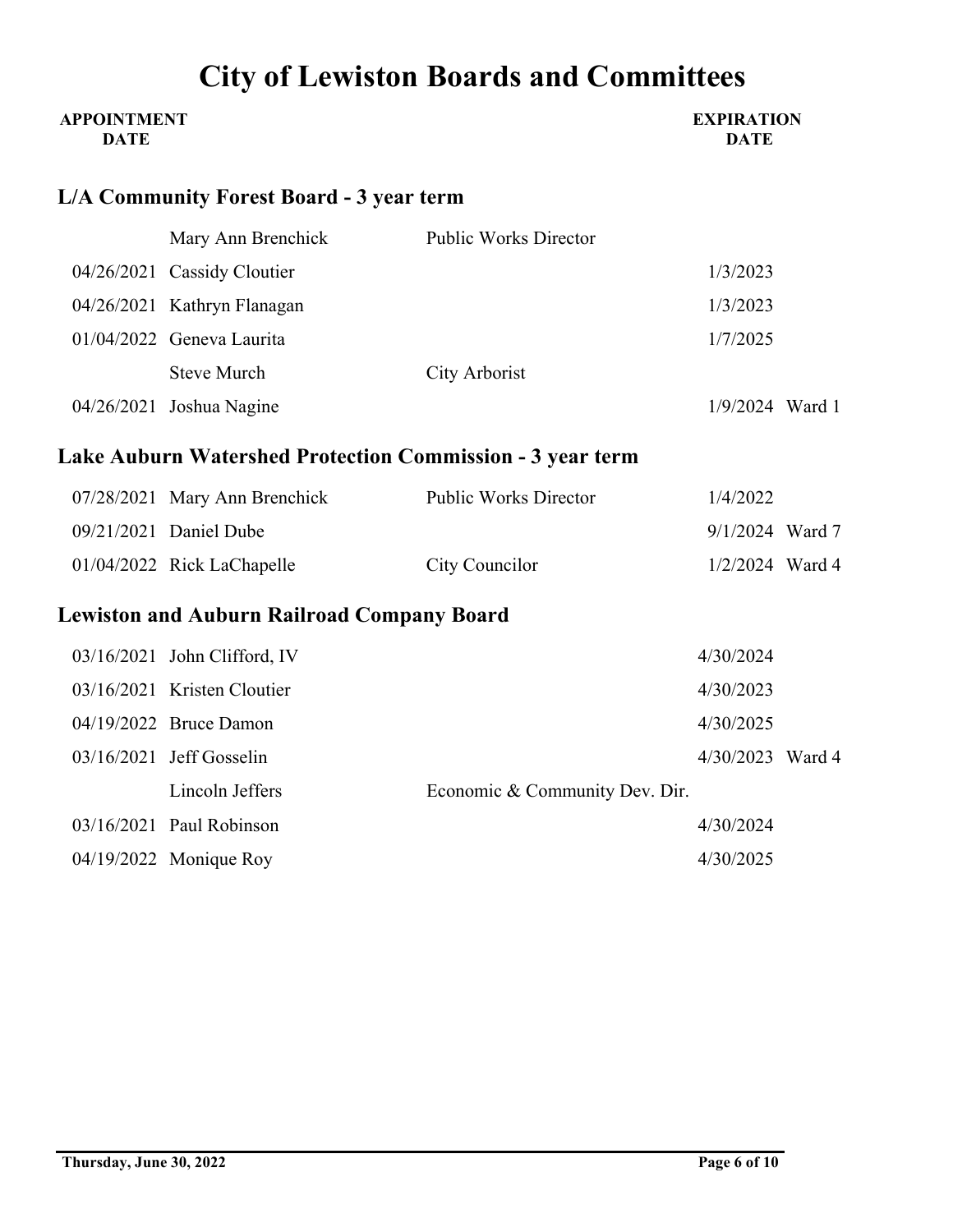#### **APPOINTMENT DATE**

#### **EXPIRATION DATE**

## **Lewiston Area Public Health Committee - 3 year term**

|  | 06/02/2020 John Alexander    |                                | 1/3/2023          |  |
|--|------------------------------|--------------------------------|-------------------|--|
|  | 01/04/2022 Corrie Brown      | Community Organization Rep.    | 12/31/2024        |  |
|  | $02/01/2022$ Nina Gargan     | Public Health Expert           | 12/31/2024        |  |
|  | 01/03/2022 Stephanie Gelinas | City Councilor                 | $1/2/2024$ Ward 7 |  |
|  | $01/07/2020$ Lynsay Henry    |                                | 1/3/2023          |  |
|  | $05/03/2022$ Jeremy Hiltz    |                                | 1/3/2023          |  |
|  | $01/10/2022$ Megan Parks     | <b>School Committee Member</b> | 1/2/2024          |  |
|  | $01/07/2020$ William Wallace |                                | 1/3/2023          |  |
|  | 01/04/2022 Edward Walworth   | <b>Public Health Expert</b>    | 12/31/2024        |  |

### **Lewiston Mill Redevelopment Corporation**

| $02/22/2010$ Heather Hunter | City Administrator             |          |
|-----------------------------|--------------------------------|----------|
| Lincoln Jeffers             | Economic & Community Dev. Dir. |          |
| 07/28/2021 Ralph Lenfestey  | <b>Finance Director</b>        |          |
| $01/03/2022$ Carl Sheline   | Mayor                          | 1/2/2024 |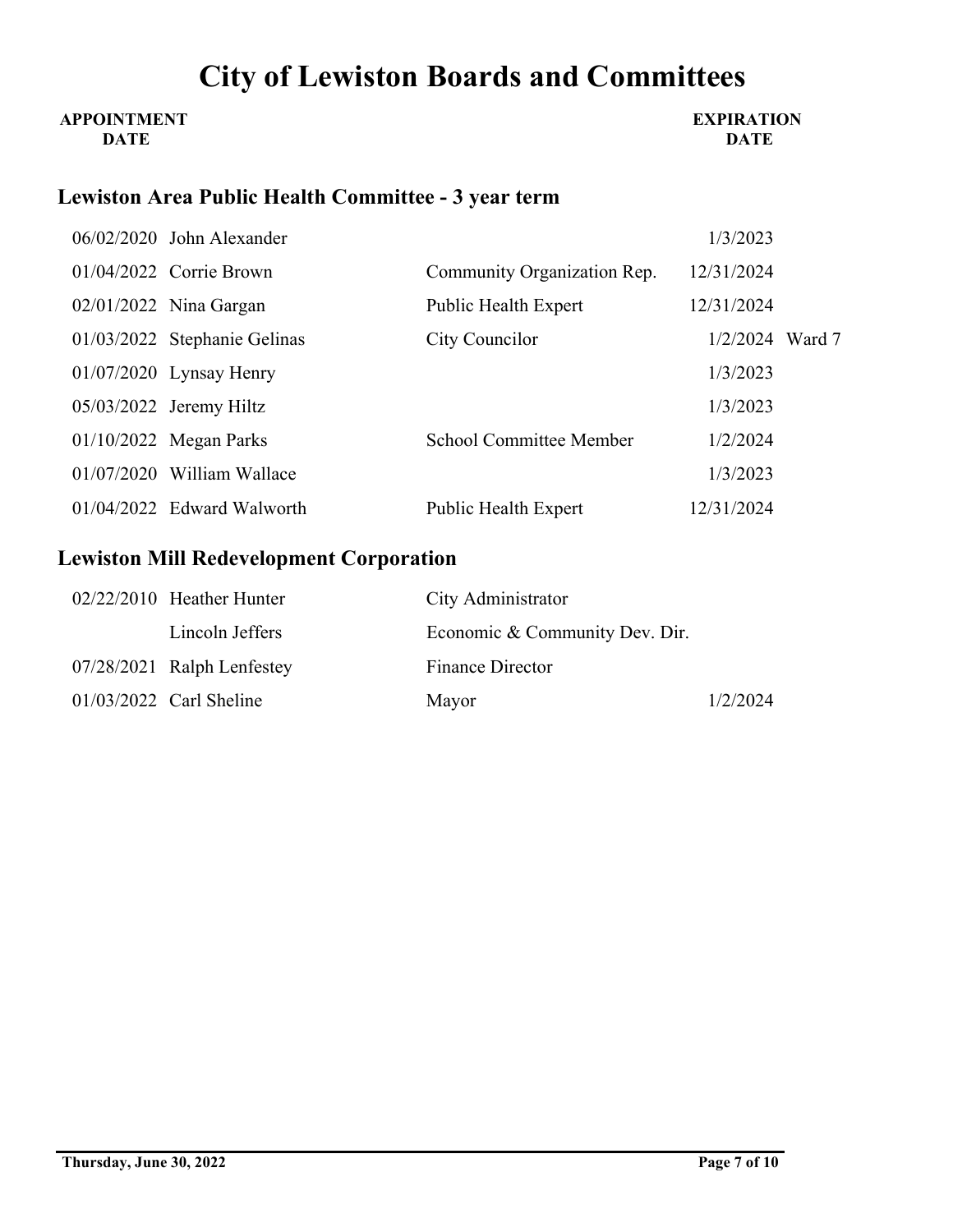| <b>APPOINTMENT</b><br><b>DATE</b> |                                                                 |                                                         | <b>EXPIRATION</b><br><b>DATE</b> |
|-----------------------------------|-----------------------------------------------------------------|---------------------------------------------------------|----------------------------------|
|                                   | <b>Lewiston Youth Advisory Council - 1 year term</b>            |                                                         |                                  |
|                                   | 07/13/2021 Hannah Arsenault                                     |                                                         | 7/12/2022                        |
|                                   | 07/13/2021 Ryleigh Emmert                                       |                                                         | 7/12/2022                        |
|                                   | 07/13/2021 Emily Fournier                                       |                                                         | 7/12/2022                        |
|                                   | 07/13/2021 Anzal Isaak                                          |                                                         | 7/12/2022                        |
|                                   | 07/13/2021 Sharmarke Khalid                                     |                                                         | 7/12/2022                        |
|                                   | 07/13/2021 Brea Mathieu                                         |                                                         | 7/12/2022                        |
|                                   | 07/13/2021 Candence Nadeau                                      |                                                         | 7/12/2022                        |
|                                   | 07/13/2021 Elissa Nadeau                                        |                                                         | 7/12/2022                        |
|                                   | 07/13/2021 Omar Osman                                           |                                                         | 7/12/2022                        |
|                                   | 07/13/2021 Keira Potvin                                         |                                                         | 7/12/2022                        |
|                                   | 07/13/2021 Abas Shidad                                          |                                                         | 7/12/2022                        |
|                                   | 07/13/2021 Nafisa Tasnia                                        |                                                         | 7/12/2022                        |
|                                   | <b>Lewiston Youth Advisory Council - Council Representative</b> |                                                         |                                  |
|                                   | 01/04/2022 Linda Scott                                          | City Councilor                                          | $1/2/2024$ Ward 1                |
|                                   | <b>Lewiston Youth Advisory Council Advisor</b>                  |                                                         |                                  |
|                                   |                                                                 | Dorothy Perham-Whittier Community Relations Coordinator |                                  |
|                                   | <b>Lewiston Youth Poet Laureate - 2 year term</b>               |                                                         |                                  |
|                                   | Vacant                                                          |                                                         | 1/9/2024                         |
|                                   | <b>Lewiston-Auburn Water Pollution Control Authority</b>        |                                                         |                                  |
|                                   | 09/24/2020 Mary Ann Brenchick                                   | <b>Public Works Director</b>                            |                                  |
|                                   | 07/28/2021 Heather Hunter                                       | City Administrator                                      |                                  |
|                                   | 01/05/2021 Normand Lamie                                        |                                                         | 12/31/2022                       |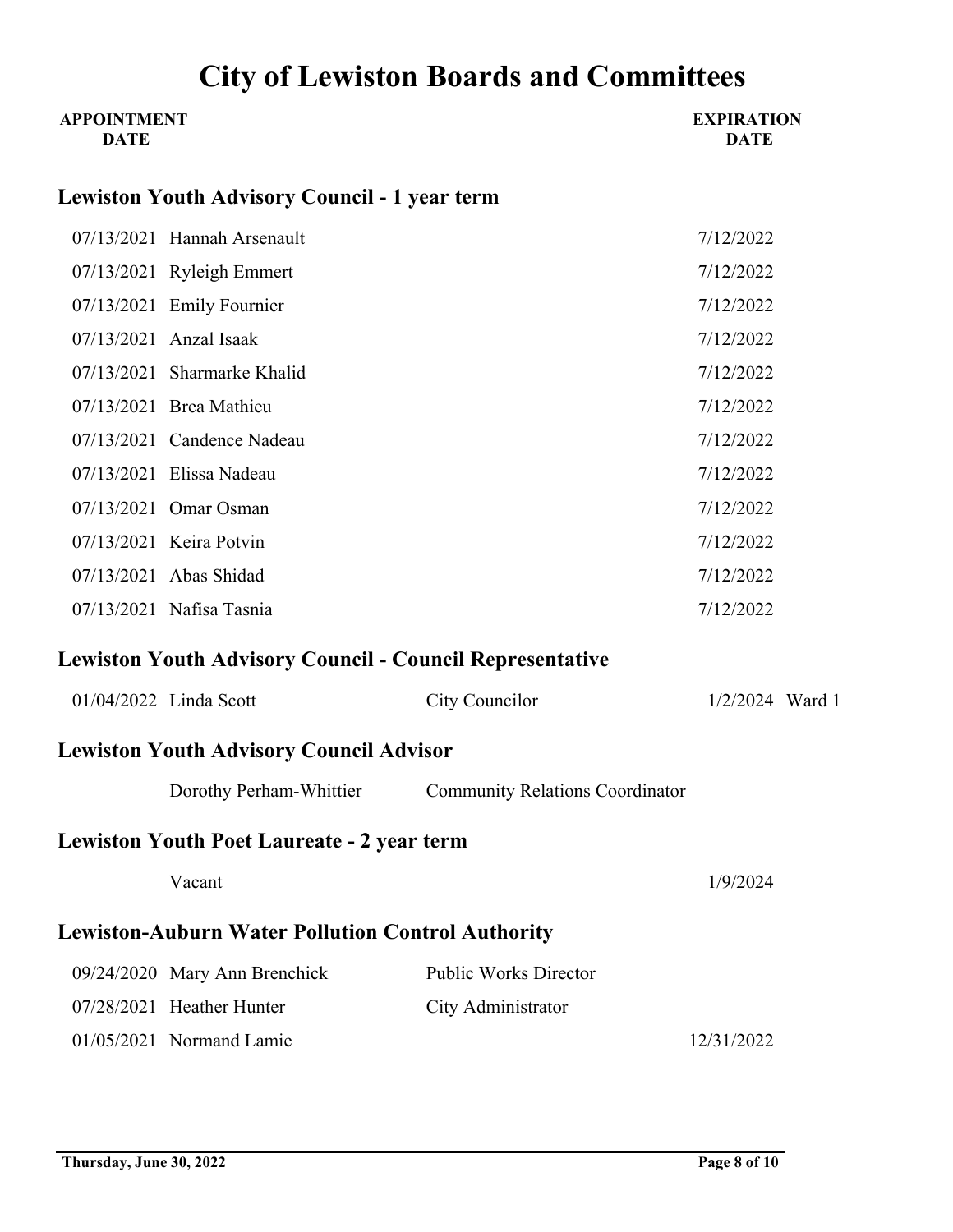| <b>APPOINTMENT</b><br><b>DATE</b> |                                           |                                | <b>EXPIRATION</b><br><b>DATE</b> |  |
|-----------------------------------|-------------------------------------------|--------------------------------|----------------------------------|--|
|                                   | Library Trustees Board - 3 year term      |                                |                                  |  |
|                                   | 01/05/2021 Edward A. Barrett              |                                | 1/9/2024                         |  |
|                                   | 01/04/2022 Barbara Benjamin-McManus       |                                | 1/7/2025                         |  |
|                                   | $01/04/2022$ Karen Choate                 |                                | 1/7/2025                         |  |
|                                   | 01/07/2020 Elizabeth Clifford             |                                | 1/3/2023                         |  |
|                                   | 01/05/2021 Marissa Deku                   |                                | 1/9/2024                         |  |
|                                   | 01/05/2021 Sarah Gillespie                |                                | 1/9/2024                         |  |
|                                   | 01/07/2020 Daniel Jenkins                 |                                | 1/3/2023                         |  |
|                                   | 01/04/2022 Mariah Pfeiffer                |                                | 1/7/2025                         |  |
|                                   | 01/07/2020 Darby Ray                      |                                | 1/3/2023                         |  |
|                                   | 01/03/2022 Carl Sheline                   | Mayor                          | 1/2/2024                         |  |
|                                   | <b>Loan Qualification Committee</b>       |                                |                                  |  |
|                                   | Lyn Audibert                              |                                |                                  |  |
|                                   | 01/04/2022 Kerryl Lee Clement             | City Councilor                 | $1/2/2024$ Ward 6                |  |
|                                   | 02/22/2010 Heather Hunter                 | City Administrator             |                                  |  |
|                                   | Lincoln Jeffers                           | Economic & Community Dev. Dir. |                                  |  |
|                                   | 07/28/2021 Ralph Lenfestey                | <b>Finance Director</b>        |                                  |  |
| Mayor - 2 year term               |                                           |                                |                                  |  |
|                                   | 01/03/2022 Carl Sheline                   | Mayor                          | 1/2/2024                         |  |
|                                   | <b>MMA's Legislative Policy Committee</b> |                                |                                  |  |
|                                   | 01/04/2022 Kerryl Lee Clement             | City Councilor                 | $1/2/2024$ Ward 6                |  |
|                                   | 08/03/2021 Brian O'Malley                 | Deputy City Administrator      |                                  |  |
|                                   | 01/03/2022 Carl Sheline                   | Mayor                          | 1/2/2024                         |  |